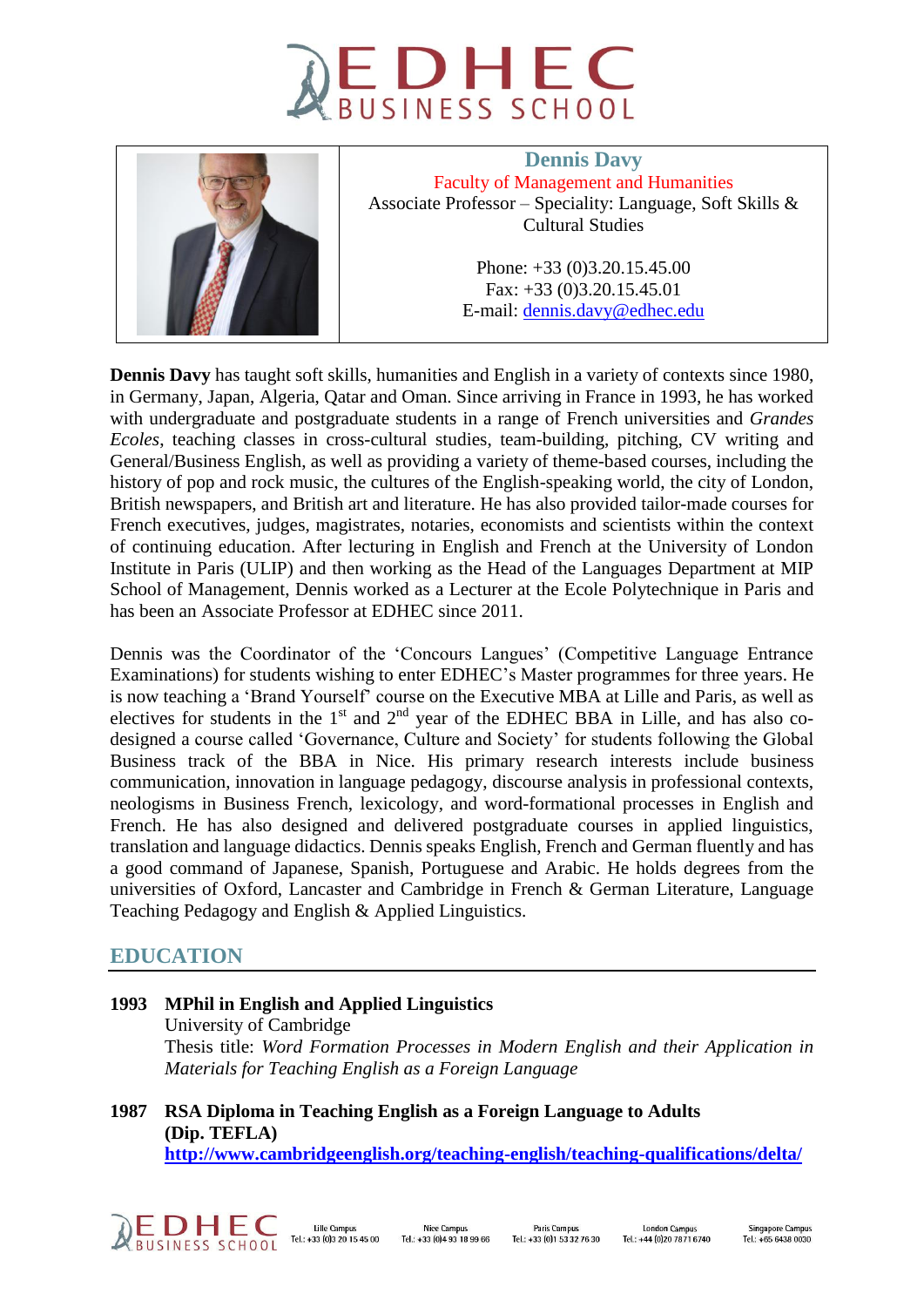- **1985 Diploma of Advanced Studies in Education in Linguistics and English Language Education (Pass with Distinction)** University of Lancaster
- **1980 Master of Arts (with First Class Honours) in Modern Languages (French and German)**

University of Oxford (Magdalen College)

# **TEACHING EXPERIENCE**

### $2011$  – present

### **Associate Professor, Faculty of Management and Humanities, EDHEC Business School**

- **Co-ordination, design and teaching** of the "Governance, Culture and Society" course (Europe, North America and Asia) to students on EDHEC's BBA in Global Business (in Nice)
- **Design and Teaching** of electives in the Department of Culture and Society for EDHEC BBA  $1<sup>st</sup>$  and  $2<sup>nd</sup>$  year students ('London Calling' and 'Around the World in English')
- **Teaching** an 8-hour seminar 'Brand Yourself' (CVs, covering letters, LinkedIn profiles and interview techniques/tactics) to Executive MBA students in Paris and Lille
- **Facilitator** (Lille & Nice): MSc TICD (Talent Identification and Competency Development)
- **Facilitator** (Paris): MSc Apprenticeship Track European Career Development seminar
- **Design and Teaching** of a study-skills seminar for Bachelor students entering EDHEC Business School (How to be a successful student)
- **Teaching** 'Boost your English' on the EDHEC Executive MBA in Paris & Lille
- Supervision and assessment of EDHEC MSc and BBA 4<sup>th</sup> year dissertations
- **Pedagogical tutoring** of EDHEC students (BBA and MSc) during their in-company apprenticeships in Paris
- Participation in selection committees, oral admission interviews and examination boards and juries

### $2015 - 2017$

## **Coordinator of the Language Entrance Examinations, EDHEC Business School**

 **Organisation** of the 'Concours Langues' at EDHEC Lille with a team of 80 language examiners in 13 languages (English, Spanish, German, Italian, Arabic, Chinese, Japanese, Russian, Portuguese, Polish, Hebrew, Latin and Ancient Greek)

## $2011 - 2014$

 **Trained**, **observed** and **assessed** English language teachers preparing for Cambridge University's Diploma in English Language Teaching to Adults (DELTA) at **ESOL Strasbourg**

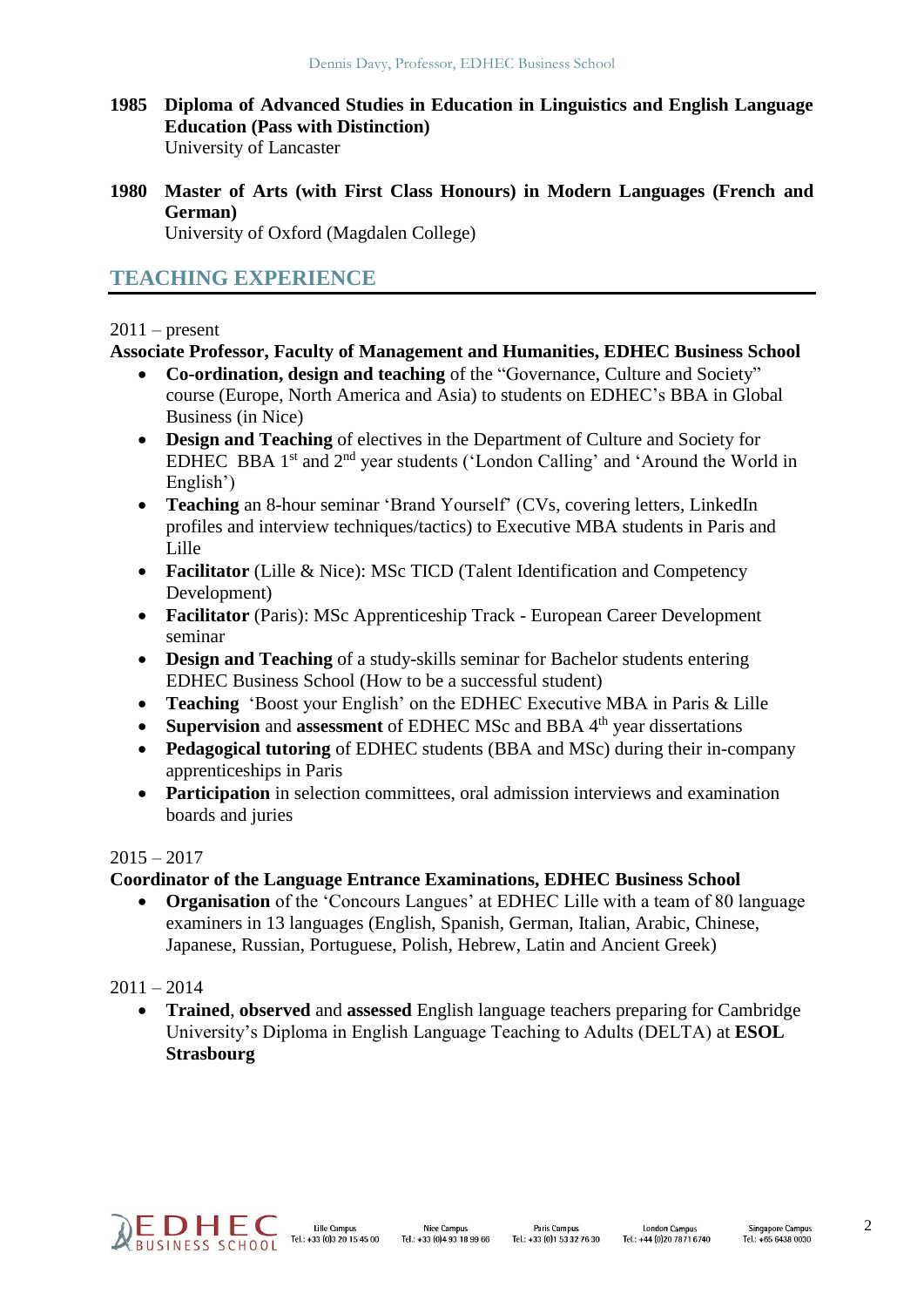#### $2008 - 2020$

## **Part-time Lecturer in English Language, Department of Languages and Cultures, Ecole Polytechnique, Palaiseau**

<https://www.polytechnique.edu/en/department-of-languages-and-cultures>

- **Teaching** General English, examination-preparation classes and theme-based courses (British media, the English-speaking world, London)
- **Co-organised** the annual *'Semaine des langues et cultures'*

#### 2008 - 2011

**Ecole Nationale de la Statistique et de l'Administration Economique (ENSAE), Paris [www.ensae.fr](http://www.ensae.fr/)**

**Taught** theme-based cultural courses

### $2008 - 2011$

### **Head of the Language Department, MIP School of Management, Paris**

- **Ran** a department with 15 instructors teaching 5 languages
- **Delivered** courses in Business English at Bachelor's and Master's levels
- **Taught** at partner university in San Antonio, Texas

#### 1998 – 2006

Part-time Lecturer, University of Paris 13

[www.univ-paris13.fr](http://www.univ-paris13.fr/)

 **Delivered** courses in Economic, Financial and Banking English for Master's degree students

#### 1993 – 2008

#### **Lecturer in English and French, University of London Institute in Paris (ULIP) [ulip.london.ac.uk](https://ulip.london.ac.uk/)**

- **Designed** and **taught** courses in General and Business English, French lexicology and corpus linguistics (Bachelor's level) and English-French translation (Master's level)
- **Co-developed** a Master's degree in Foreign and Second Language Teaching
- **Taught** courses in discourse analysis, lexicology, language testing and evaluation
- **Supervised** dissertations (in collocations, phrasal verbs and affixation)
- **Trained** teachers of English as Foreign Language (at Certificate, Diploma and Master's level)
- **Co-supervised** a PhD student working on the collocational competence of French and Japanese learners of English
- **Liaised with** and **visited** British universities (as Year Abroad Development Officer) to encourage British students of French to spend their semester or year abroad in Paris

#### 1989 – 1992

### **Head of the English Department, Nizwa Vocational Training Institute, Sultanate of Oman**

**[https://www.nct.edu.om](https://www.nct.edu.om/)**

- **Created** and **co-ordinated** an English department
- **Provided in-service training** to non-native teachers of English

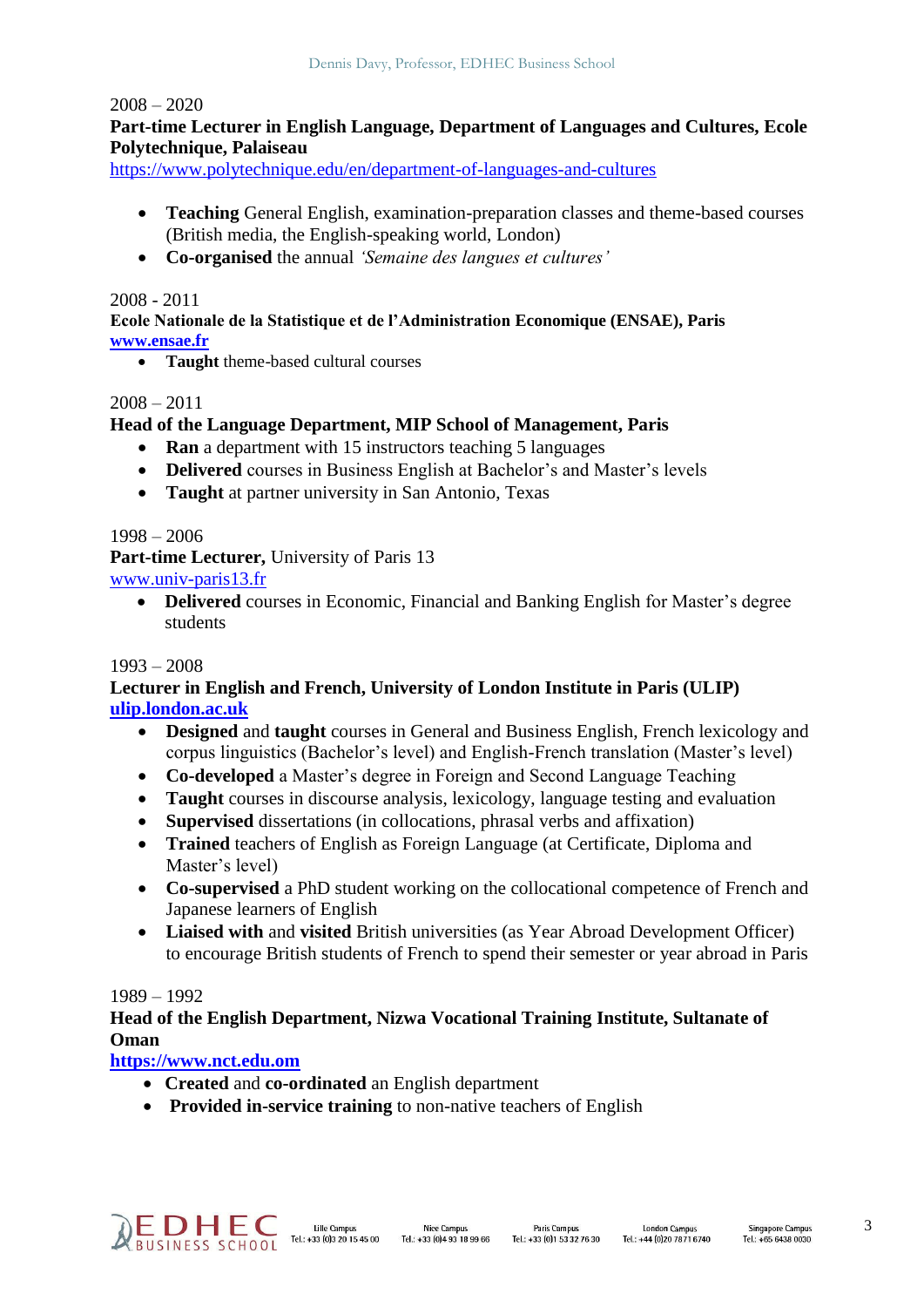**Assisted** with the **design** and **trialling** of new teaching materials and examinations for Oman, within a British government Overseas Development Agency pedagogical aid project

1987 – 1989

#### **Head English Teacher, British Council, Doha, Qatar <http://britishcouncil.qa/en>**

- **Designed** and **taught** a variety of courses in General English and ESP (English for Specific Purposes) **-** managerial English and report-writing for executives in a steel company, English for security guards, oil drillers and hotel room-cleaning staff)
- **Prepared** students for EFL (English as a Foreign Language) examinations and conducted oral tests for Cambridge University examinations and IELTS

### 1985 – 1987

## **Teacher of English, British Council, Algiers, Algeria [www.britishcouncil.dz/en](http://www.britishcouncil.dz/en)**

- **Taught** General English and exam-based courses
- **Studied** in parallel for the Cambridge University/RSA Diploma in English Language Teaching to Adults (DELTA)

### 1982 – 1984

#### **Lecturer in English, Japan Women's University, Tokyo, Japan <http://www.jwu.ac.jp/eng/>**

- **Taught** courses in creative writing, British Culture and English communication skills
- **Observed** and **assessed** trainee teachers

### 1980 – 1982

### **Teacher of English, Himeji West Senior High School, Himeji, Japan**

 **Team-taught** English classes with Japanese colleagues at Junior and Senior High Schools in Hyogo prefecture

### 1978 – 1979

### **English Language Assistant, Realschule Cochem, Germany**

- **Assisted** German teachers of English
- Provided classes in spoken English and British culture

# **PROFESSIONAL NON-TEACHING EXPERIENCE**

## **LANGUAGE AUDITS & CONSULTANCY**

- 2005 2006 Centre scientifique et technique du bâtiment (CSTB)
- 1999 Ecole des Mines d'Alès, France
- 1994 Renault

### **DESIGN OF LANGUAGE EXAMINATIONS**

### 2004 - 2014 **Designed** and **corrected** the UNESCO annual world English examination



Paris Campus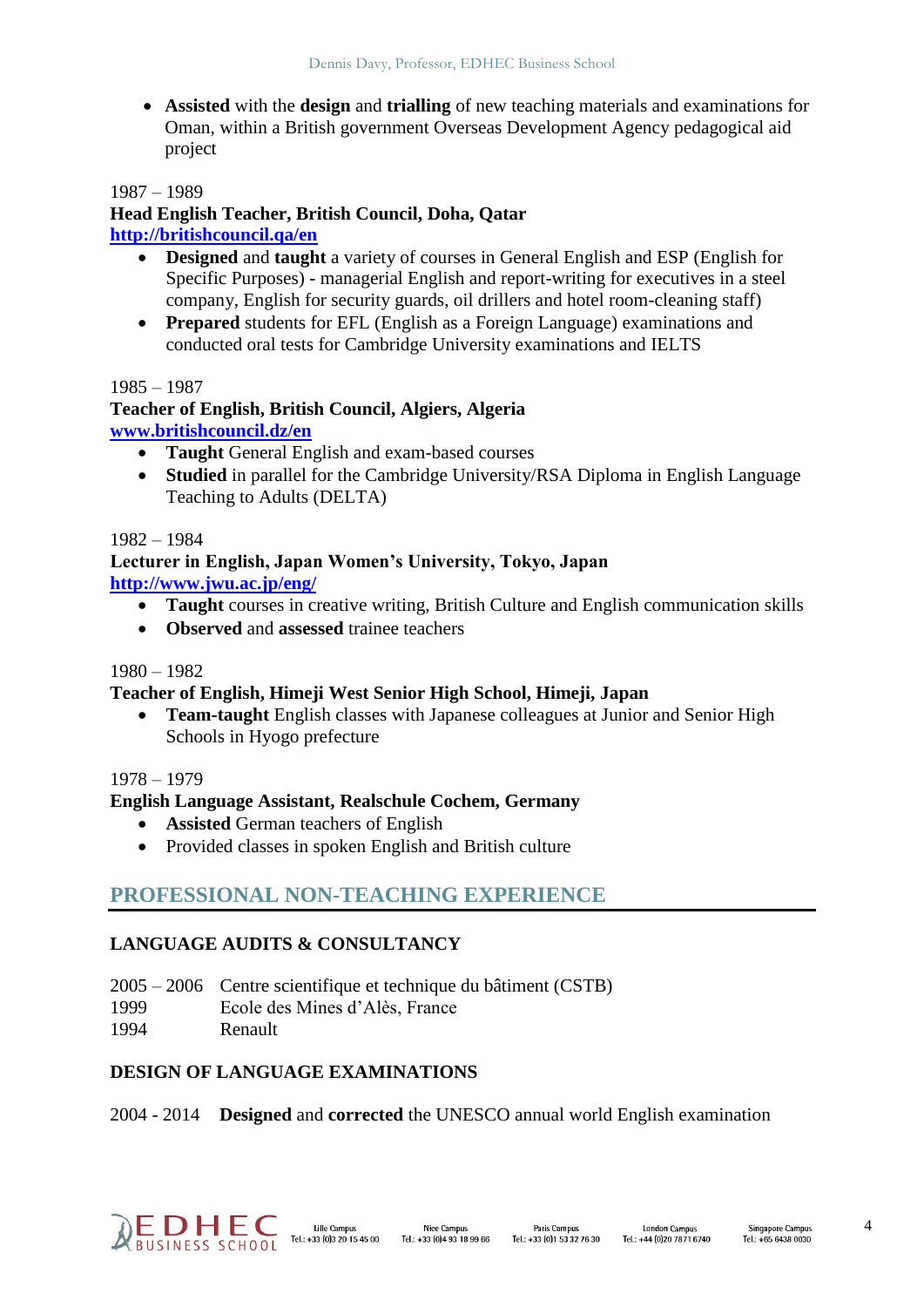# **PUBLICATIONS**

# **Book Chapters**

| 2020            | 'French Entrepreneurial Pitches in English: Analysis of Linguistic<br>Errors and Perceptions of Error Gravity'. In González-Araujo V,<br>Álvarez-Delgado R-C & Sancho-Rodríguez Á (eds.) 'Ethics in<br>Business Communication: New Challenges in the Digital World',<br>published by Peter Lang, Brussels             |
|-----------------|-----------------------------------------------------------------------------------------------------------------------------------------------------------------------------------------------------------------------------------------------------------------------------------------------------------------------|
| 2015            | 'Crafting the Investor Pitch Using Insights from Rhetoric and<br>Linguistics'. In Alessi G & Jacobs G (eds.) 'The Ins and Outs of<br><b>Business and Professional Discourse Research: Reflections on</b><br><b>Interacting with the Workplace'</b> , pp $182 - 203$ , published by Palgrave<br>Macmillan, London (UK) |
| 2010            | 'Comment évaluer la compétence lexicale' (How to Measure Lexical<br>Competence). In Gruaz C & Jacquet-Pfau J (éds) 'Autour du mot:<br>Pratiques et Compétences', pp 177 - 200, published by Editions<br>Lambert-Lucas, Limoges (France)                                                                               |
| <b>Articles</b> |                                                                                                                                                                                                                                                                                                                       |
| 2019            | 'Les erreurs à éviter pour réussir ses pitchs en anglais !' (Les Echos)<br>with Peter Daly, June 25<br>https://start.lesechos.fr/innovations-startups/entreprendre/les-erreurs-a-<br>eviter-pour-reussir-ses-pitchs-en-anglais-15414.php                                                                              |
| 2019            | 'Pitching in English: What Mistakes French Entrepreneurs Should<br>Avoid' (EDHEC Vox) with Peter Daly, April 5<br>https://www.edhec.edu/en/edhecvox/entrepreneuriat/pitching-english-<br>what-mistakes-french-entrepreneurs-should-avoid                                                                              |
| 2018            | 'Language Boundary-Crossing by Business School Faculty Using<br>English as a Medium of Instruction' (with Peter Daly) European<br>Journal of International Management, Vol 12, No 1/2, pp 62 - 81                                                                                                                     |
| 2018            | 'Challenges Facing Non-Native Speakers of English when Teaching in<br>Business Schools' (EDHEC Vox) with Peter Daly, March 22<br>https://www.edhec.edu/fr/edhecvox/management-leadership/challenges-<br>facing-non-native-speakers-english-when-teaching-business                                                     |
| 2016            | 'Structural, Linguistic and Rhetorical Features of the Entrepreneurial<br>Pitch: Lessons from Dragons' Den' (with Peter Daly) <b>Journal of</b><br><b>Management Development</b> , Vol 35, No 1, pp 120 - 132                                                                                                         |
| 2014            | 'Hybrid Lexical Use in French Corporate Discourse' (with Peter Daly)<br>Gérer et Comprendre, No 118, pp 41 - 51                                                                                                                                                                                                       |

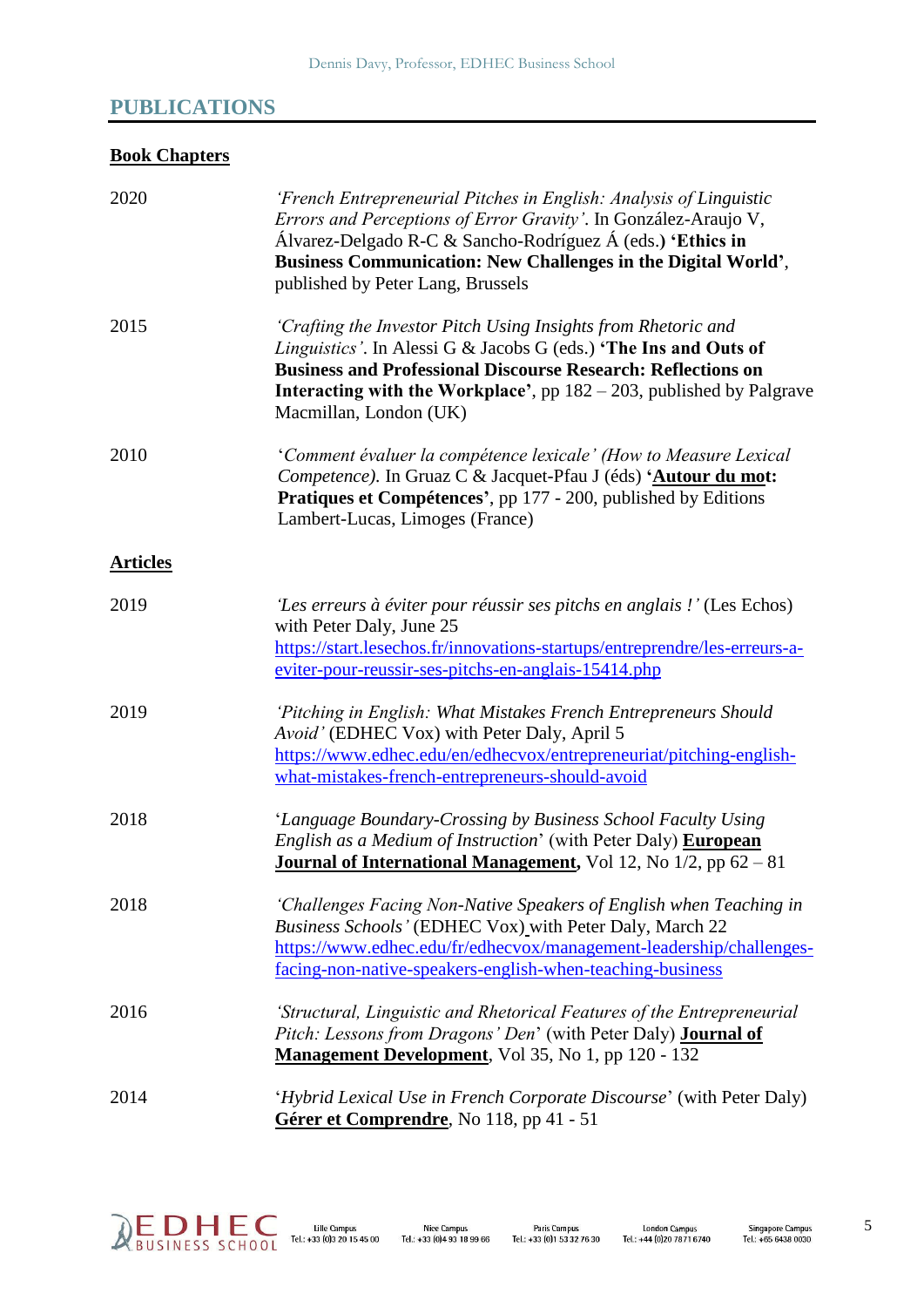2000 '*Shortening Phenomena in Modern English Word Formation: an Analysis of Clipping and Blending'* **Franco-British Studies**, No 29, Spring 2000

> *'Lexical Learning - What Different Types of Information do Teachers and Students Need to Know about a Word or Lexical Expression?* **The Journal, TESOL France**, Volume 7, 2000

#### **Journal Editing**

Member of the editorial committee of the journal **Franco-British Studies** (2000 - 2008)

**Co-edited** the proceedings of the 2003 *'Colloque sur les pronoms de deuxième personne dans*  les langues d'Europe' (Colloquium on 2<sup>nd</sup> Person Pronouns in the Languages of Europe), Paris

#### **Conference Presentations, Working Papers, Conference Chairs**

2019 Dec **Plenary Lecture** entitled *'Waves of Language Change in English over the Last Quarter Century'* at the TESOL France International Colloquium, Lille, France 2018 Jul **Keynote Lecture** entitled *'Persuasion and Impression Management Revisited: Insights from the Entrepreneurial Pitch'* at the Association for Business Communication (ABC) Convention at the Universidad de Alcalá, Spain (with Peter Daly) 2018 Jan **Seminar** entitled *'Active Listening in Group Interaction'* at the AIESEC Conference, Milan, Italy 2017 Nov **Paper** entitled *'Analyse structurelle et linguistique de l' "elevator pitch" (argumentaire-éclair) à travers la série de télé-réalité britannique "Dragons' Den"'* at the Journée d'étude : Langues et pratiques du discours en situation professionnelle, at the University of Paris Nanterre (with Peter Daly) 2017 Jun **Conference Paper** GEML, Englishization Copenhagen, Denmark (with Peter Daly) 2017 Jun **Keynote Lecture** entitled *'What Makes a Winning Elevator Pitch? Insights from Linguistics, Rhetoric and Discourse Analysis'* at the 9th International Conference on Discourse Communication and the Enterprise (DICOEN9) at Aston University in Birmingham, England (with Peter Daly) 2017 Mar **Paper** entitled *'French Presidential Campaign 2017: The Art of Storytelling'* at the EDHEC Research Day Conference, 14 March 2017, EDHEC Business School, Lille, France (with Peter Daly).

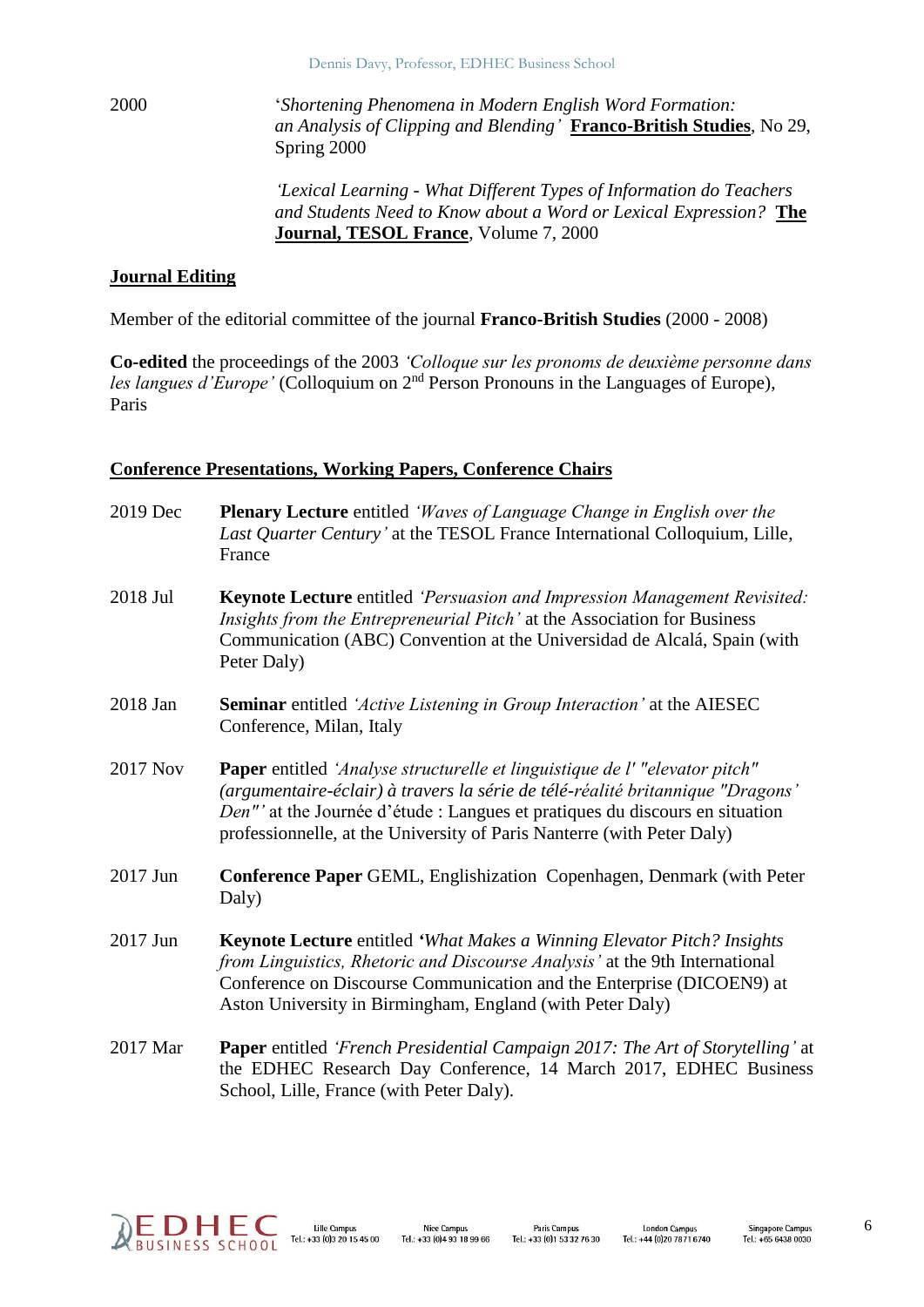- 2016 Jan **Conference Paper** entitled '*Impression Management in the Entrepreneurial Pitch*' at the Association of Business Communication (ABC) Convention at the University of Cape Town, South Africa (with Peter Daly)
- 2016 Jan **Conference Paper** entitled '*French Entrepreneurial Pitches in English: An Analysis of Linguistic Errors and Perceptions of Error Gravity*' at the Association of Business Communication (ABC) Convention at the University of Cape Town, South Africa (with Peter Daly)
- 2015 Nov **Conference Paper** entitled *'Under African Skies: English-Speaking Africa*' at the **TESOL France International Colloquium**, Paris
- 2015 Jun **Conference Paper** entitled '*Sense-giving and Impression Management in the Entrepreneurial Pitch: A Critical Analysis of French Speakers Pitching in English*' at the 9<sup>th</sup> GEM&L International Colloquium of Management and Language, Aalto University – School of Business, Helsinki, Finland (with Peter Daly)
- 2015 Mar **Lecture** entitled *'Around the World in English – the Parts of the English-Speaking World that Other Courses do not Reach'* at the **Journée annuelle d'innovation pédagogique en langue et en management** held at IESEG Business School, Paris
- 2014 Dec **Lecture** entitled *'Raising Teachers' and Students' Lexical Awareness'* at the inauguration of **TESOL Lille**, at EDHEC Business School, Lille
- 2014 Nov **Conference Paper** entitled *'Helping English as a Foreign Language Learners to Spell Better'* at the **TESOL France International Colloquium**, Paris
- 2014 Jun **Conference Paper** entitled *'London Calling – Practical Ideas on How to Use London (or any City) as the Theme for a Series of Lessons'* at the **English Teaching Professional Live Conference** at Brighton, England
- 2014 Mar **Conference Paper** (with Peter Daly) entitled *'Genre-based Analysis of the Entrepreneurial Pitch'* at the Association for Business Communication's International Symposium *(The Ins and Outs of Professional Discourse Research)* at the **Università degli Studi de Modena e Reggio Emilia, Facoltà di Giurisprudenza,** Modena, Italy
- 2013 Nov **Conference Paper** at the **TESOL France International Colloquium**, Paris *'London Calling – Teaching London'*
- 2013 Mar **Conference Paper** (with Peter Daly) entitled *'Hybrid Lexical Usage in French*  Corporate Discourse' at the 7<sup>th</sup> International Colloquium of the GEM&L **(***Identités, langages et cultures d'entreprise. La cohésion dans la diversité ?)*  at **Euromed-Management, KEDGE Business School,** Marseille
- 2013 Mar **Lecture** for **TESOL France**, Grenoble *'Using Songs in the English Language Classroom'*

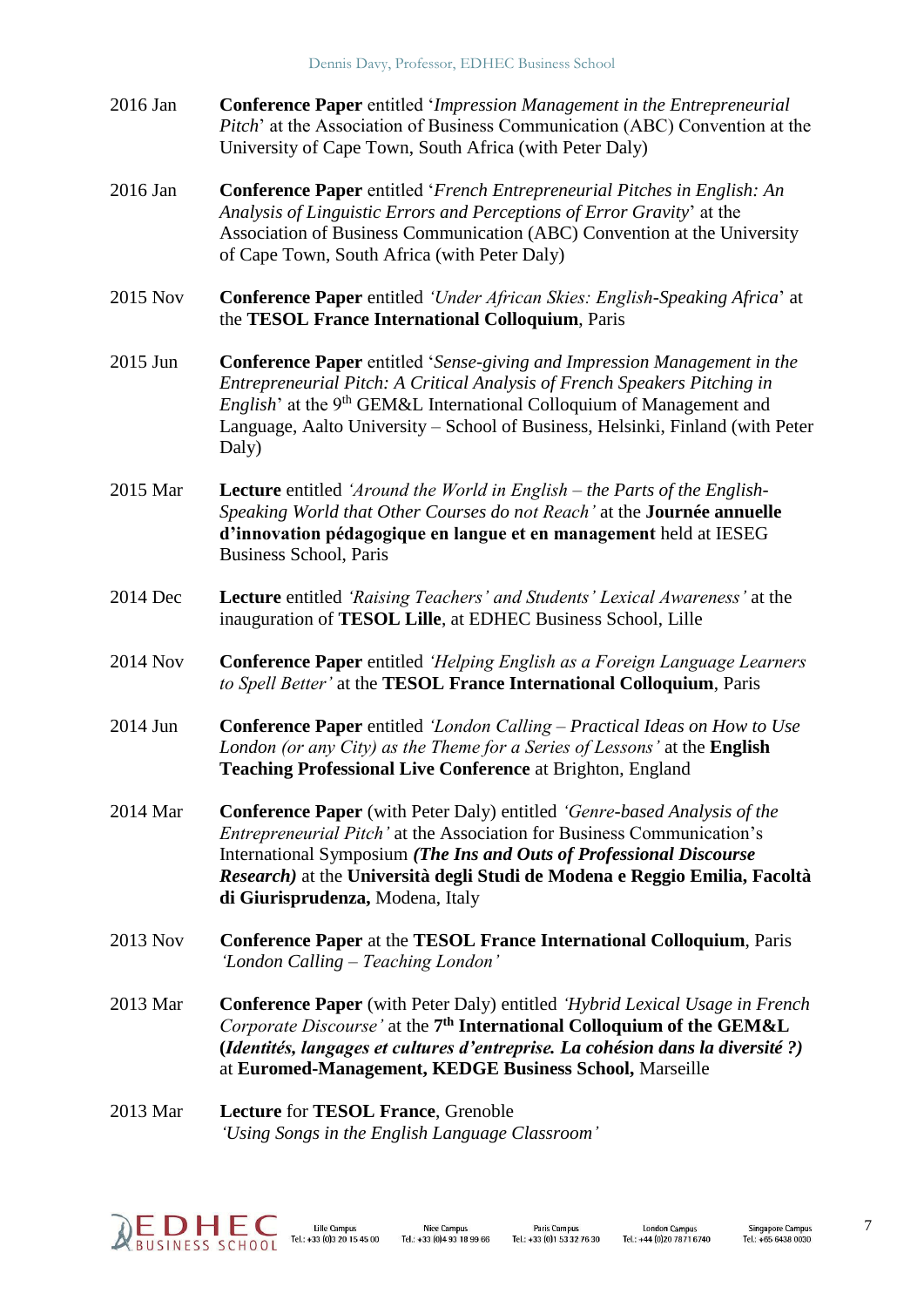| 2012 Nov | Conference Paper at the TESOL France International Colloquium, Paris<br>'Practical Ideas for Using Poetry in the Classroom'                                                                                          |
|----------|----------------------------------------------------------------------------------------------------------------------------------------------------------------------------------------------------------------------|
| 2011 Nov | <b>Conference Paper at the TESOL France International Colloquium, Paris</b><br>'Teaching the Cultures of the English-speaking World'                                                                                 |
| 2010 Nov | <b>Conference Paper at the TESOL France International Colloquium, Paris</b><br>The Use of Newspapers and the Study of the British Media with Students in<br>French Grandes Ecoles'                                   |
| 2009 Sep | <b>Plenary Presentation at the IATEFL International Colloquium, Poznan,</b><br>Poland 'Lexical Innovation in English: Where do New Words Come from?'                                                                 |
| 2008 Mar | Moderator of the 'Great Debate' in Paris<br>'Le système actuel des concours (le CAPES et l'Agrégation) est-il le meilleur<br>moyen de sélectionner et de former les futurs enseignants d'anglais en<br>France?'      |
| 2007 Jun | Lecture at the University of London Institute in Paris<br>'Les expressions liées aux animaux en anglais'                                                                                                             |
| 2007 Jun | Research Seminar at the University of London Institute in Paris                                                                                                                                                      |
| 2007 Feb | 'A Lexical Analysis of the Lyrics of the French Singer, Renaud'<br>Lecture at the Collège de France (Groupe de Français Contemporain)<br>'Comment évaluer la compétence lexicale ?'                                  |
| 2006 Nov | <b>Conference Paper at the TESOL France International Colloquium, Paris</b><br>'Lexical Innovation in English'                                                                                                       |
| 2006 Jun | <b>Research Seminar</b> at the University of London Institute in Paris<br>'The Learning and Teaching of English Spelling Systems'                                                                                    |
| 2005 Jun | Teacher Training Course for English Language Instructors at ENSIMAG<br>(Grenoble) 'Motivating Students in 'Grande Ecole' Foreign Language Classes<br>and Dealing with Diversity'                                     |
| 2002 Nov | <b>Conference Paper at the TESOL France International Colloquium, Paris</b><br>'The Role of Popular Music in Foreign Language Teaching'                                                                              |
| 2000 Apr | <b>Lecture at the British Council, Muscat, Oman</b><br>'Pronunciation Teaching: the Specific Problems of Arab Learners of English<br>and Practical Techniques for Dealing with Them'                                 |
| 1999 Nov | <b>Conference Paper at the TESOL France International Colloquium, Paris</b><br>'Lexical Learning - What Different Types of Information do Teachers and<br>Students Need to Know about a Word or Lexical Expression?' |
| 1998 Jan | Lecture at Metropolitan Languages, Paris                                                                                                                                                                             |

*'Guiding Learners to More Effective Vocabulary Learning'*

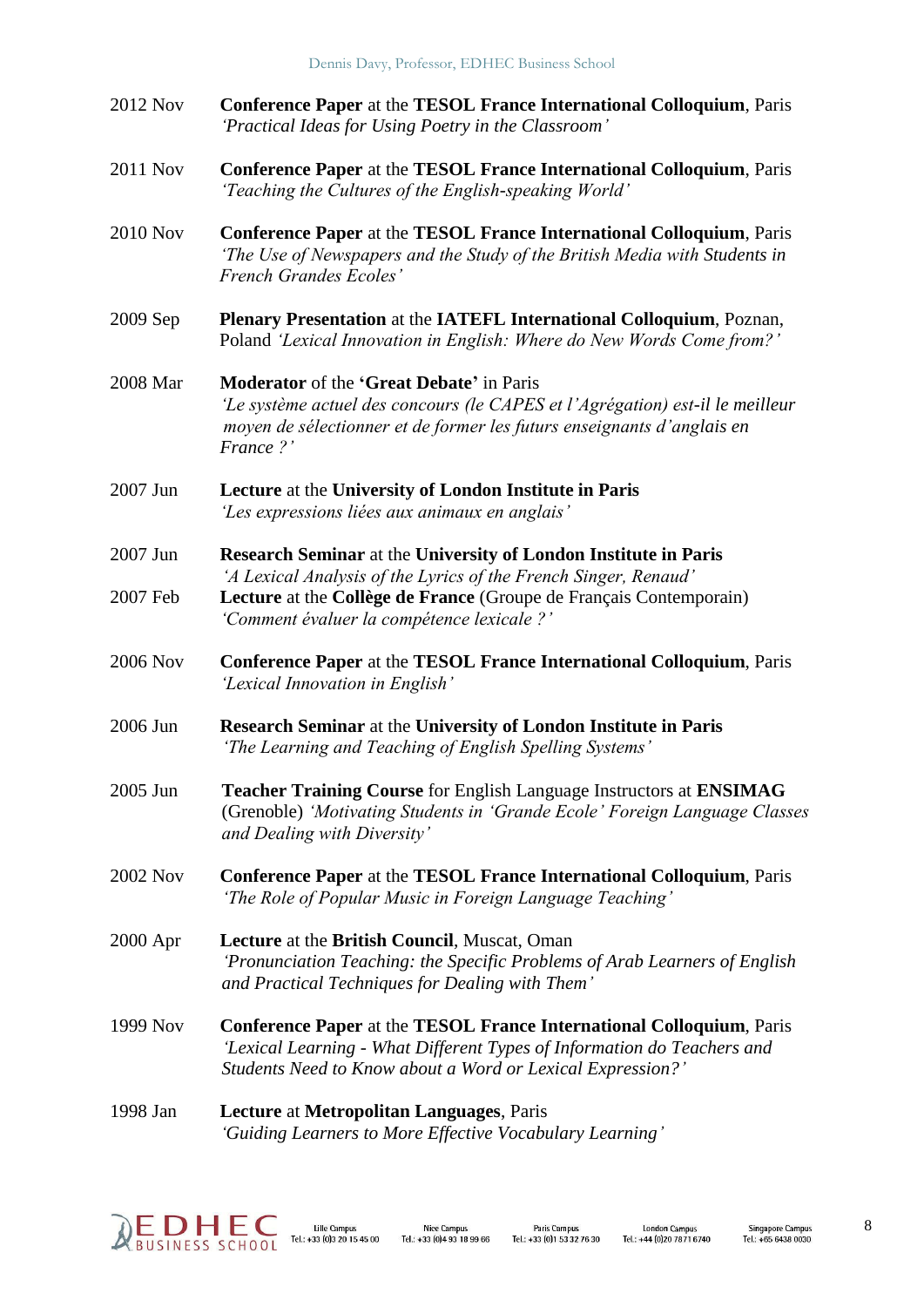Dennis Davy, Professor, EDHEC Business School

| 1998 Oct | Lecture at the British Institute in Paris/Longman Open Day     |
|----------|----------------------------------------------------------------|
|          | 'Keeping What You've Got: Strategies for Language Maintenance' |

- 1997 Jan **Seminar** at the **British Council**, Paris *'Language Attrition and Language Maintenance'*
- 1997 Feb **Round Table** at **"Expolangues",** Paris '*Optimising the Investment in In-Company Language Training'*
- 1997 Mar **Public Lecture** at the **British Institute in Paris, University of London** *'How Languages Change'*
- 1997 Mar **Training Seminars** for Slovenian Teachers of French as a Foreign Language (Language Consultancy for Renault)
- 1997 Sep **Lectures** at the **Jeddah Summer Institute** for Saudi Arabian Teachers of English

## **Plenary Address**

'*Testing the Speaking Skill: Creating a Positive Washback Effect in the Classroom'*

## **Seminars**

*'Developing Pronunciation Skills' 'Supplementing Saudi Arabian English Textbooks'*

- 1997 Sep **Lecture** to the **Saudi Arabian Association of English Language Teachers** '*Phonological Problems of Arab Learners of English and Practical Suggestions for Dealing with These Problems'*
- 1997 Sep **Lecture** at the **British Institute in Paris/Longman Open Day** *'Business English Examinations: a User's Guide'*
- 1997 Oct **Lecture** at the **English Club**, Paris *'Exploring the Image of the Teacher as Manager'*
- 1996 Jun **Seminar** for **TESOL France** '*The Teaching of English Word Formation'*
- 1996 Nov **Lecture** at the **British Council**, Jeddah, Saudi Arabia *'Specific Problems of Arab Learners of English: English Vocabulary'*

# **RESEARCH INTERESTS**

- Discourse Analysis in Professional Contexts
- Neologisms and Anglicisms in French corporate discourse

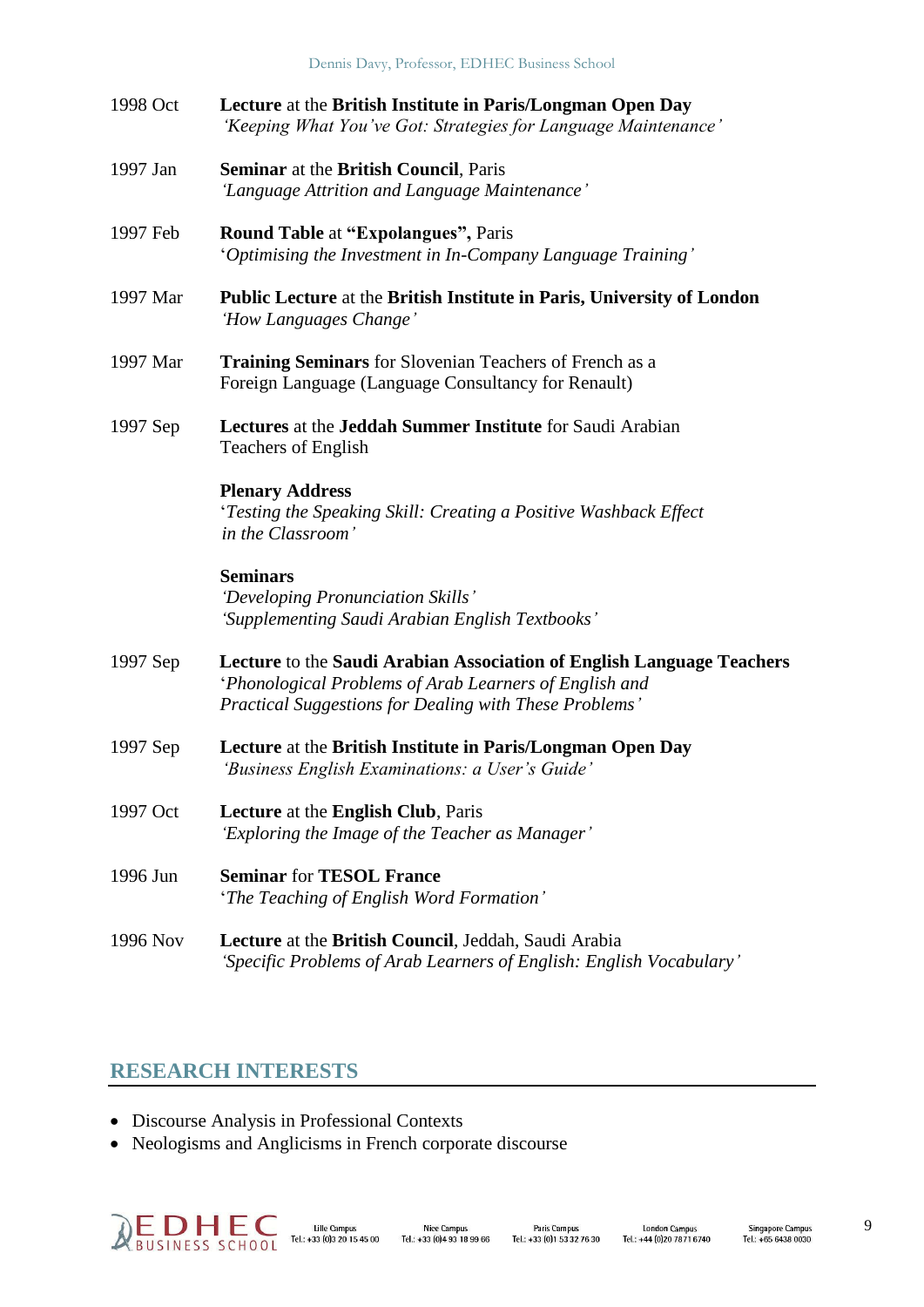- The entrepreneurial pitch analysed through the prism of linguistics, discourse analysis and rhetoric
- English as a Medium of Instruction (EMI) in French Higher Education
- Analysis of the English errors in the oral production of French entrepreneurs & business students
- The teaching/learning of vocabulary and the evaluation of lexical competence
- Word formation processes/neologisms in English and French
- The role of popular culture in foreign language teaching
- The history of pop/rock music (1950 to the present day)
- Language attrition and maintenance
- The teaching of English spelling
- The training of foreign language teachers
- In-company language training, consultancies and auditing
- The analysis and teaching of Business English and French
- Specific problems of French, Arab and Japanese learners of English
- Second person pronouns in the languages of Europe
- English verb-complementation patterns
- Analysis of French students' linguistic and stylistic errors in their Bachelor's and Master's dissertations

# **PROFESSIONAL ASSOCIATIONS**

**ABC Europe** (Association of Business Communication) **GEM&L** (Groupe d'Etudes Management et Langage) **IATEFL** (International Association of Teachers of English as a Foreign Language) **TESOL France & TESOL Lille** (Teachers of English to Speakers of Other Languages)

## **TEACHING MATERIALS/AUTHORED CASES**

2009 Apr **Co-authored** a French high school English textbook **'Good News'** published by Belin, Paris (with J Quéniart, P Monforte and F Marcel)

# **TEACHING SPECIALITIES**

- **Humanities**: theme-based cultural courses (British Media, British Art, the English-Speaking World, Africa and the Caribbean, History of Pop and Rock Music, English Literature, Current Affairs, London – History and Culture, 'Governance, Culture & Society- North America and Asia')
- **Soft Skills** (public speaking, business communication, inter-cultural awareness, teambuilding, techniques for competency-based interviews - CBI)
- **Personal Branding** (CV writing, professional profiles on social media)
- **Made-to-measure language coaching in communication skills** for top executives (one-to-one and small groups)